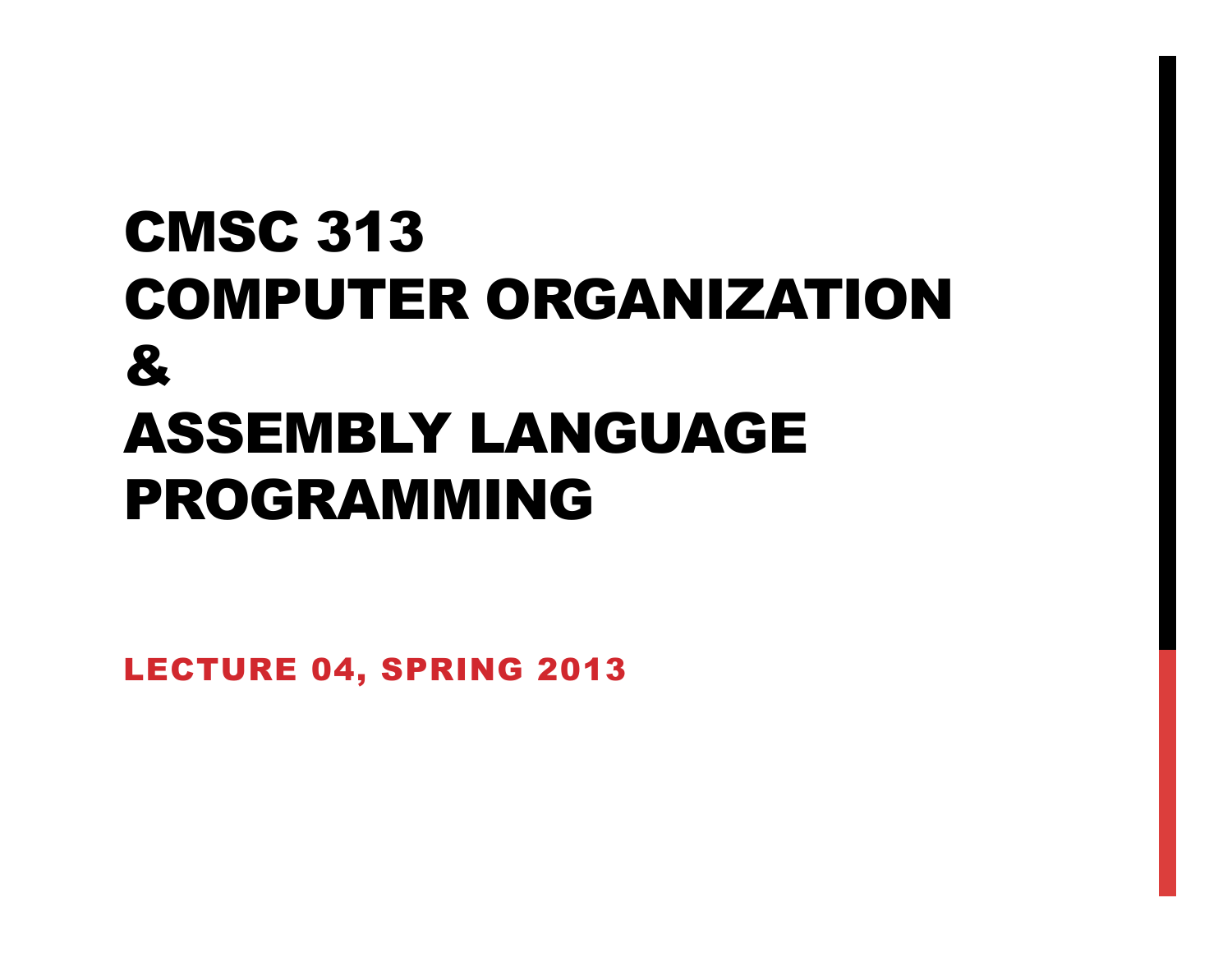# TOPICS TODAY

- **Recap i386 Basic Architecture**
- **toupper.asm**
- **gdb debugger demo**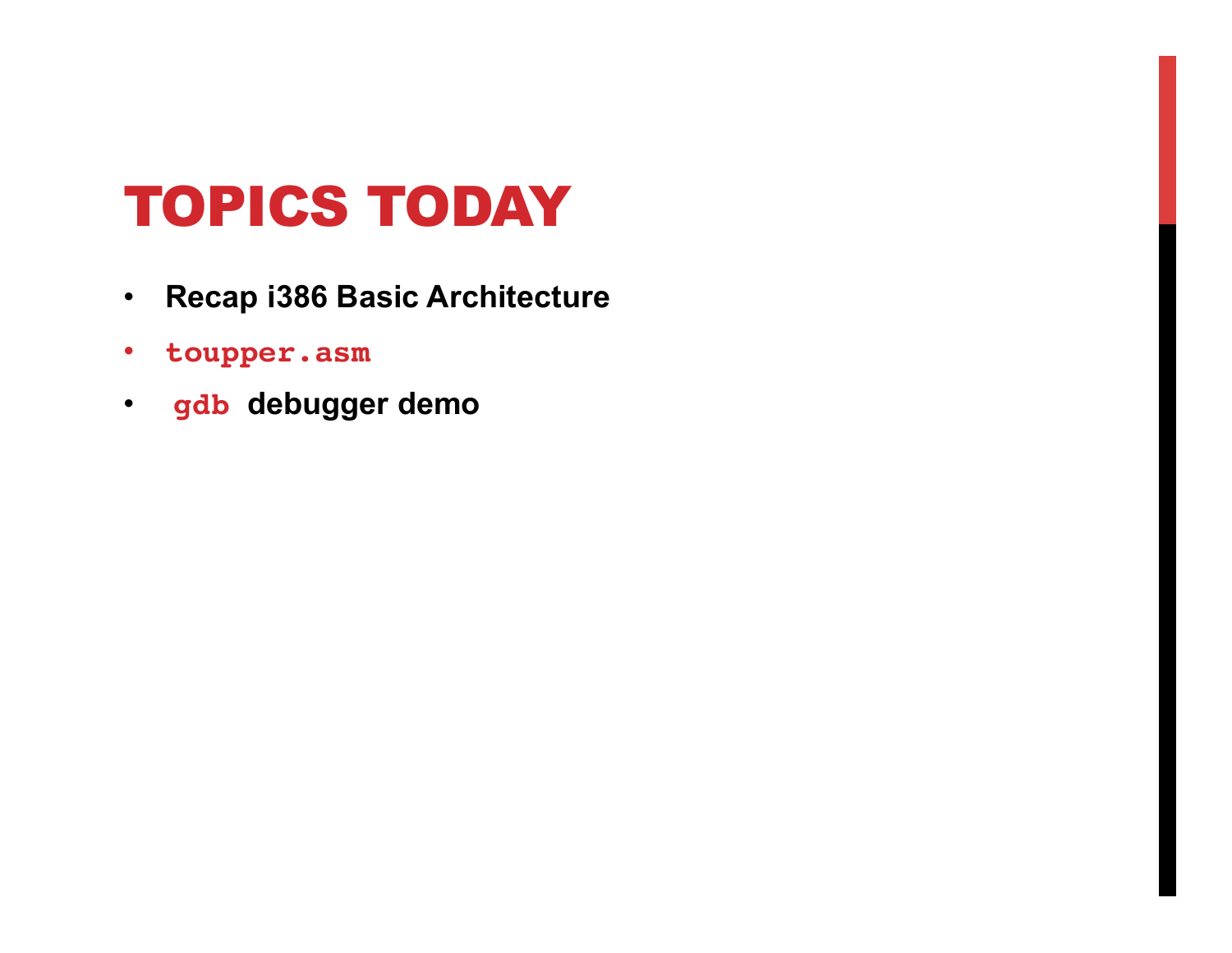# **Recap i386 Basic Architecture**

- **Registers are storage units inside the CPU.**
- **Registers are much faster than memory.**
- **•8 General purpose registers in i386:**

**EAX, EBX, ECX, EDX, ESI, EDI, EBP, ESP**

**subparts of EAX, EBX, ECX and EDX have special names**

- **• The instruction pointer (EIP) points to machine code to be executed.**
- **Typically, data moves from memory to registers, processed, moves from registers back to memory.**
- **•Different addressing modes used.**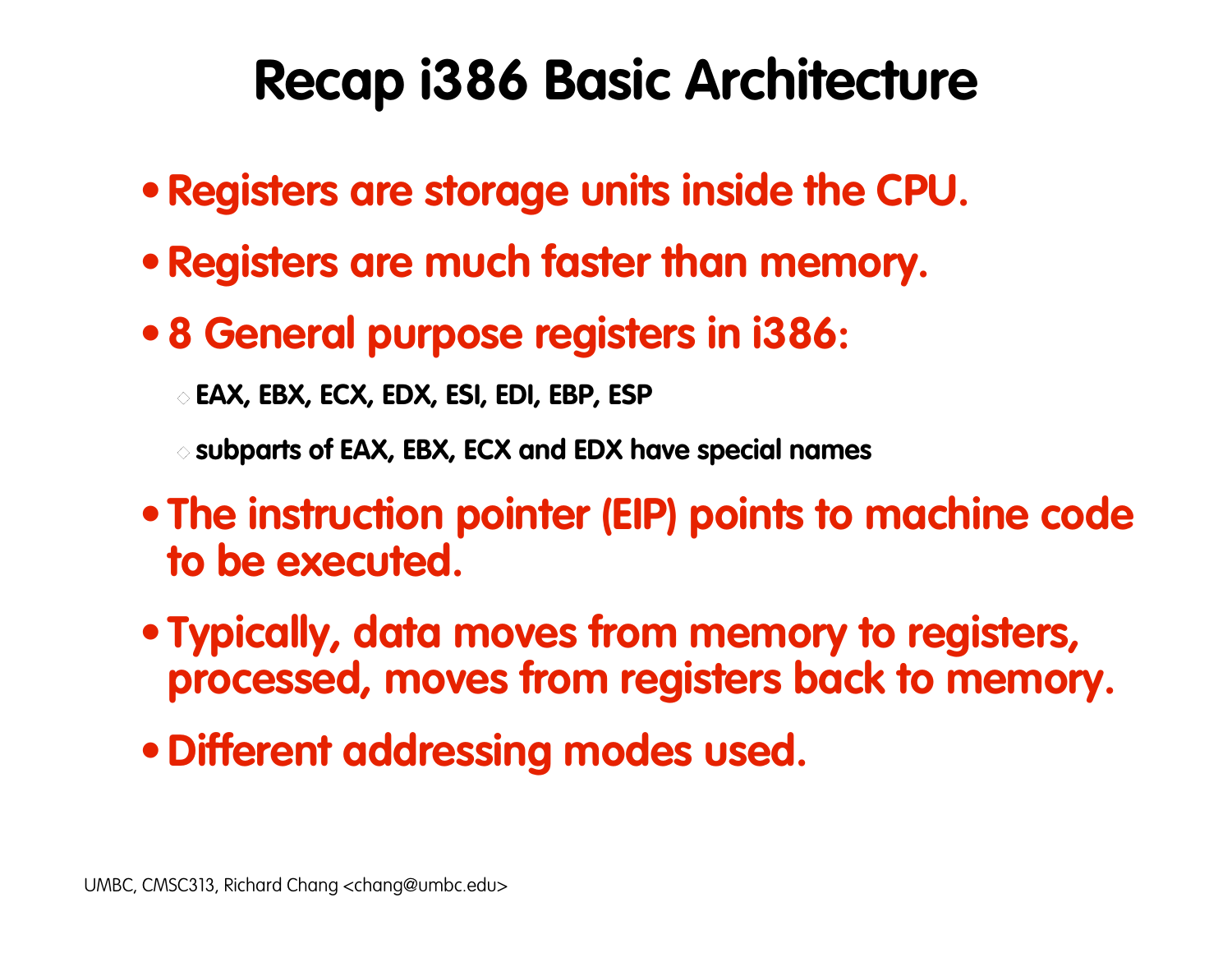#### **intel**

#### **BASIC EXECUTION ENVIRONMENT**



**Figure 3-1. IA-32 Basic Execution Environment**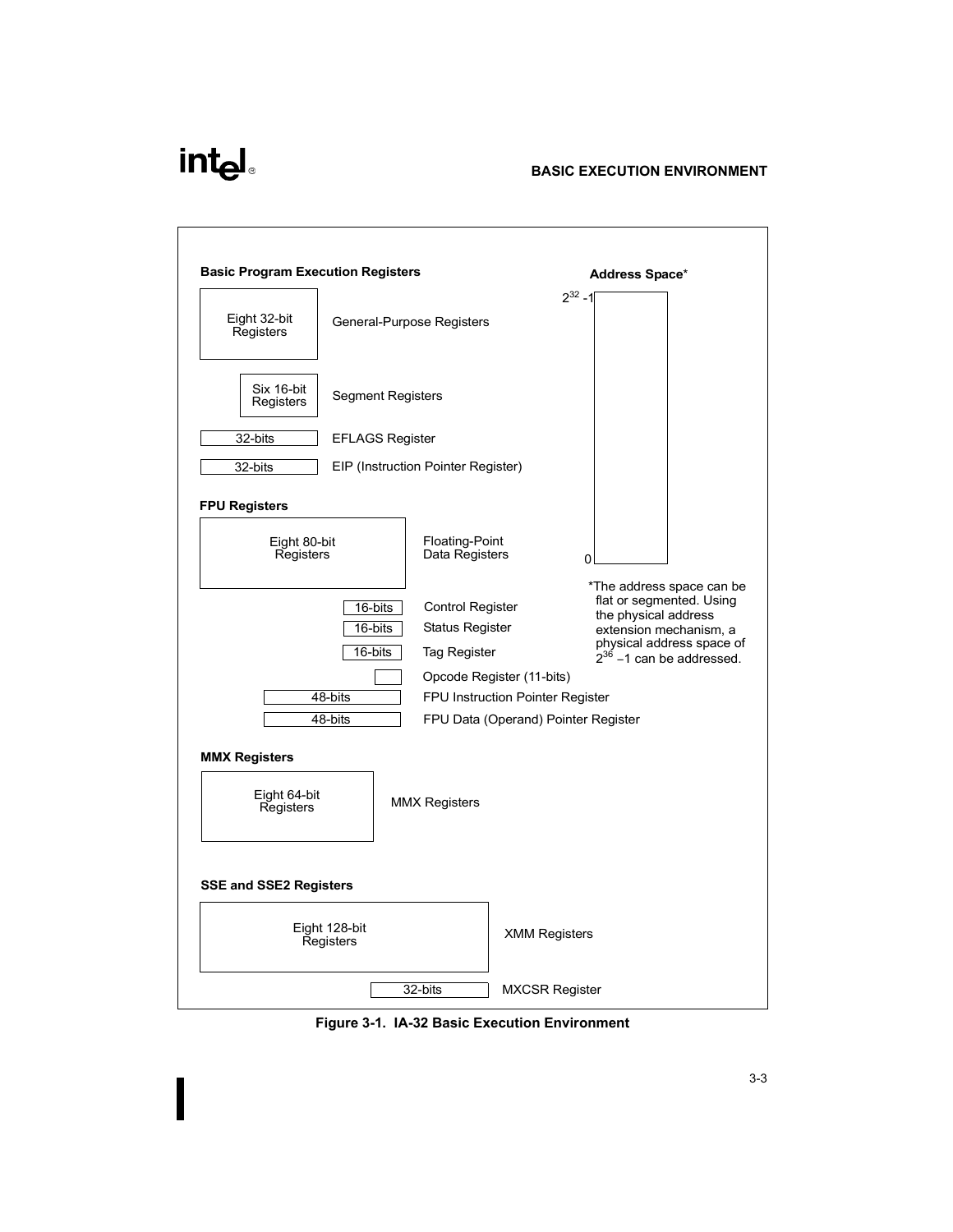|    | <b>General-Purpose Registers</b> |           |           |               |
|----|----------------------------------|-----------|-----------|---------------|
| 31 | 16 15                            | 87        | 0         | 16-bit 32-bit |
|    | AH                               | AL        | AX        | EAX           |
|    | <b>BH</b>                        | <b>BL</b> | BX        | EBX           |
|    | CН                               | CL        | <b>CX</b> | <b>ECX</b>    |
|    | <b>DH</b>                        | DL        | DX        | <b>EDX</b>    |
|    |                                  | <b>BP</b> |           | EBP           |
|    | SI                               |           |           | ESI           |
|    | DI                               |           |           | <b>EDI</b>    |
|    | SP                               |           |           | <b>ESP</b>    |

**Figure 3-4. Alternate General-Purpose Register Names**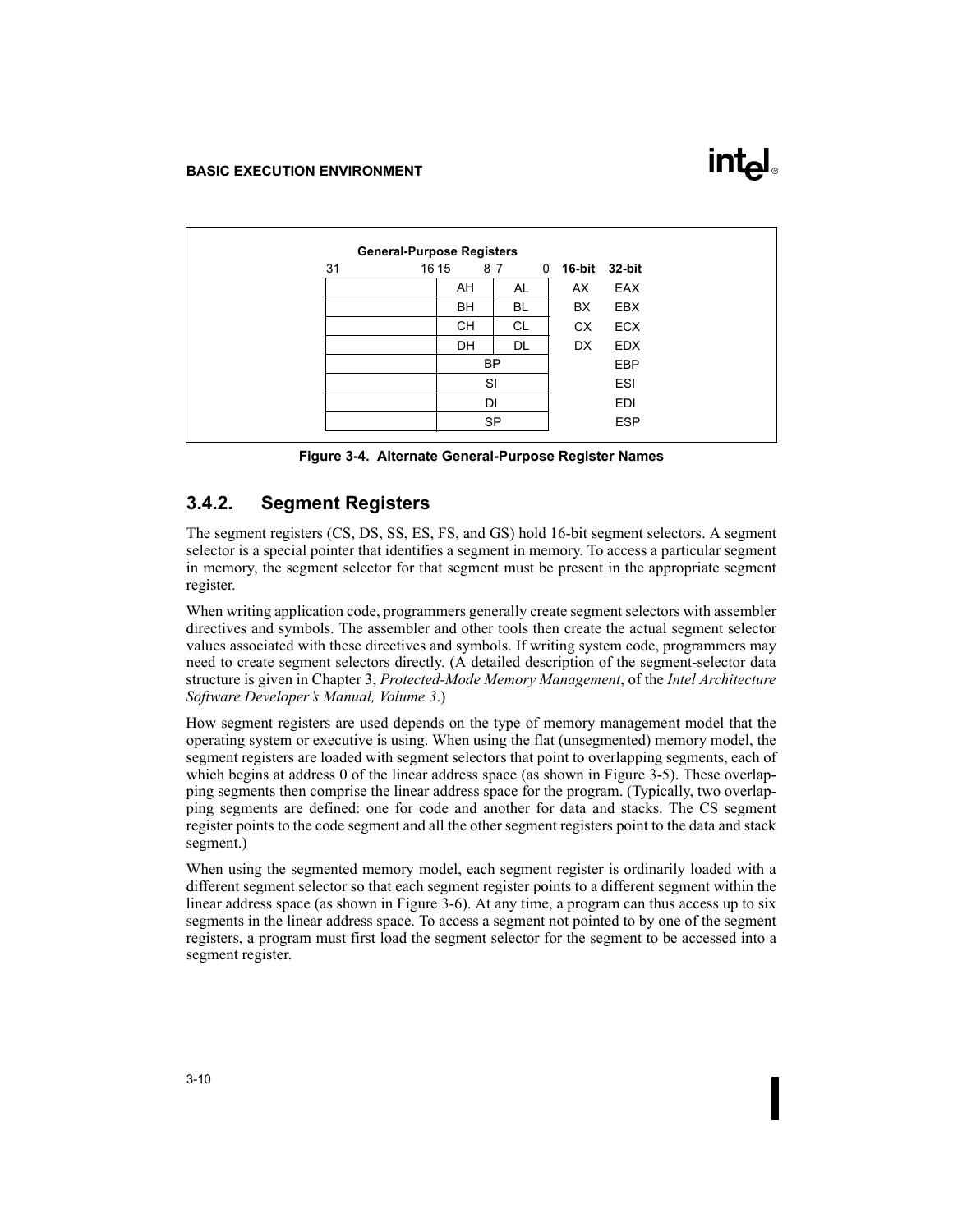## **toupper.asm**

- **Prompt for user input.**
- **•Use Linux system call to get user input.**
- **• Scan each character of user input and convert all lower case characters to upper case.**
- **•Use gdb to trace the program.**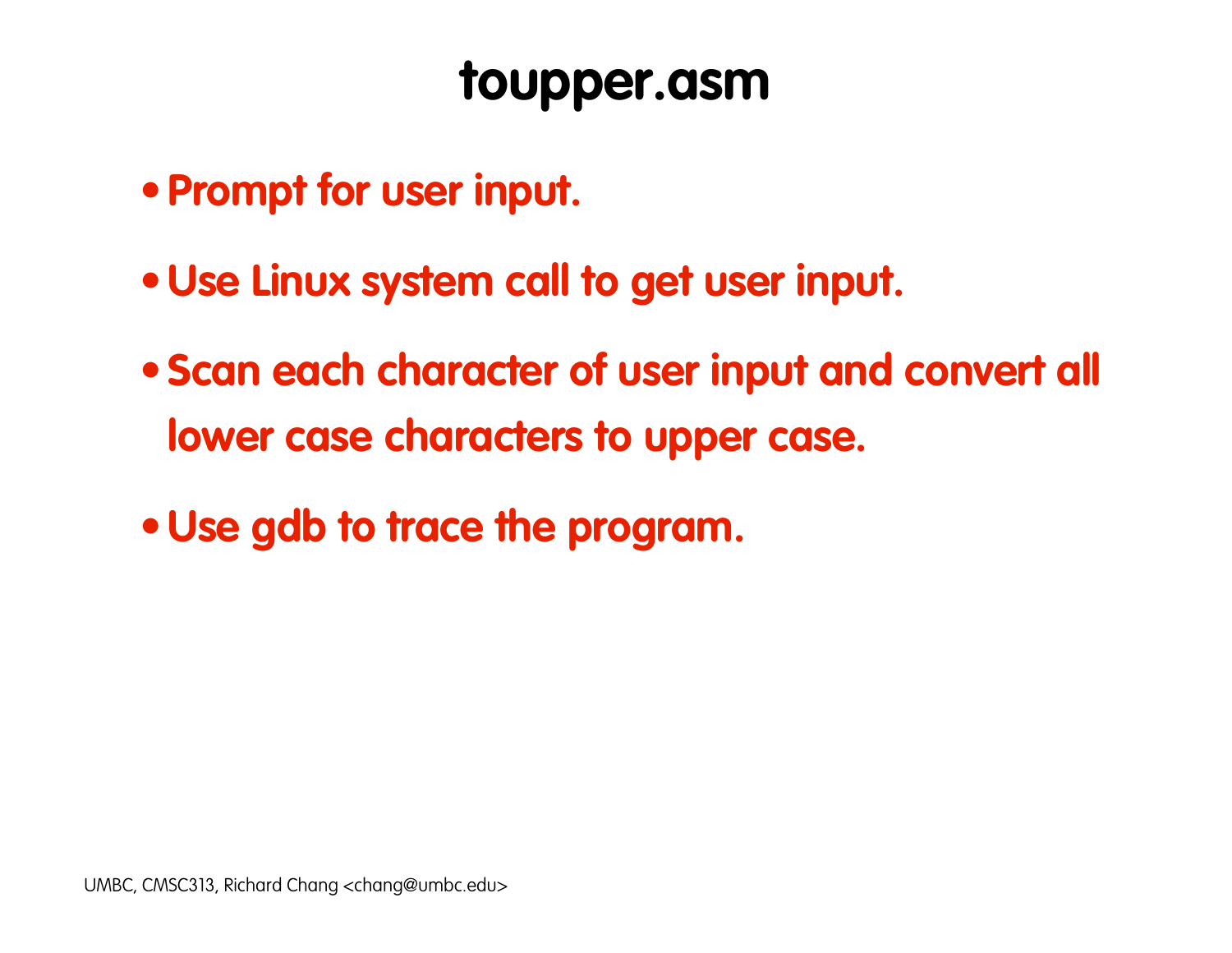# THE GDB DEBUGGER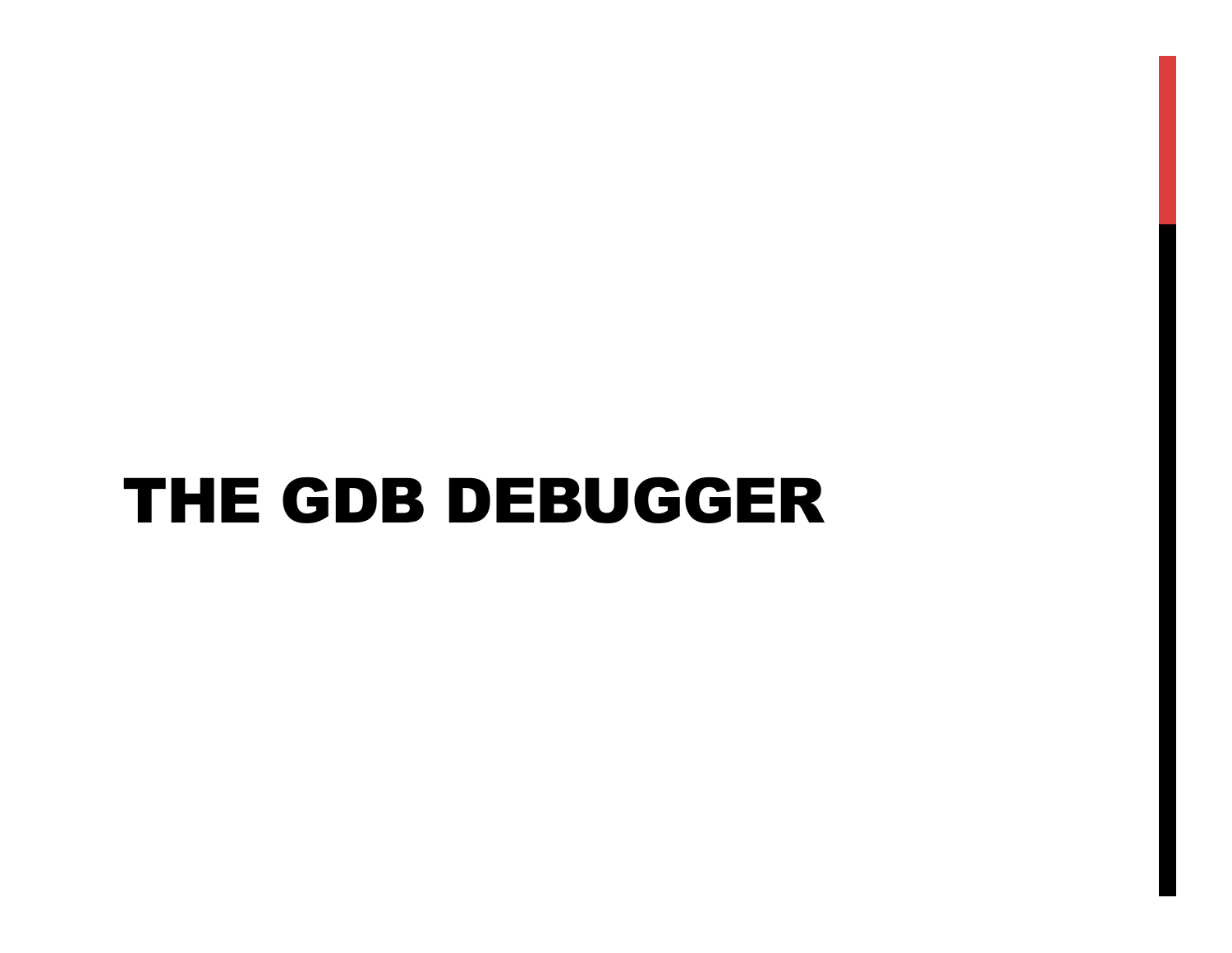# **Debugging Assembly Language Programs**

- **•Cannot just put print statements everywhere.**
- **•Use gdb to:**
	- **examine contents of registers**
	- **exmaine contents of memory**
	- **set breakpoints**
	- **single-step through program**

### **• READ THE GDB SUMMARY ONLINE!**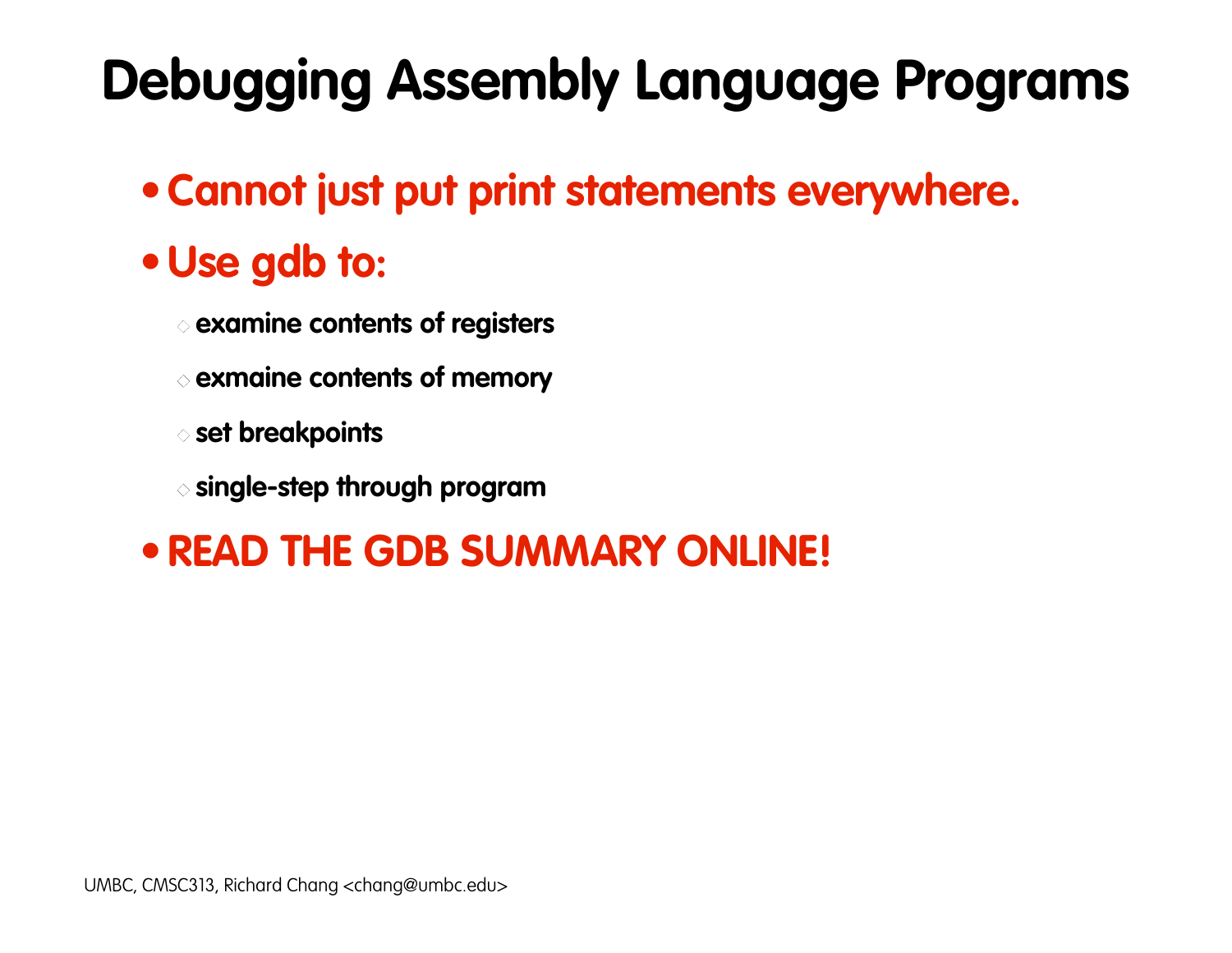| <b>Command</b> | <b>Example</b>     | <b>Description</b>                                                 |  |
|----------------|--------------------|--------------------------------------------------------------------|--|
| run            |                    | start program                                                      |  |
| quit           |                    | quit out of gdb                                                    |  |
| cont           |                    | continue execution after a break                                   |  |
| break [addr]   | break $*$ _start+5 | sets a breakpoint                                                  |  |
| delete $[n]$   | delete 4           | removes nth breakpoint                                             |  |
| delete         |                    | removes all breakpoints                                            |  |
| info break     |                    | lists all breakpoints                                              |  |
| list _start    |                    | list a few lines of the source code around _start                  |  |
| list 7         |                    | list 10 lines of the source code starting on line 7                |  |
| list 7, 20     |                    | list lines 7 thru 20 of the source code                            |  |
| stepi          |                    | execute next instruction                                           |  |
| stepi [n]      | stepi 4            | execute next n instructions                                        |  |
| nexti          |                    | execute next instruction, stepping over function calls             |  |
| nexti[n]       | nexti 4            | execute next n instructions, stepping over function calls          |  |
| where          |                    | show where execution halted                                        |  |
| disas [addr]   | disas _start       | disassemble instructions at given address                          |  |
| info registers |                    | dump contents of all registers                                     |  |
| print/d [expr] | print/d \$ecx      | print expression in decimal                                        |  |
| print/x [expr] | print/x \$ecx      | print expression in hex                                            |  |
| print/t [expr] | print/t \$ecx      | print expression in binary                                         |  |
| x/NFU [addr]   | x/12xw &msg        | Examine contents of memory in given format                         |  |
| display [expr] | display \$eax      | automatically print the expression each time the program is halted |  |
| info display   |                    | show list of automatically displays                                |  |
| undisplay [n]  | undisplay 1        | remove an automatic display                                        |  |